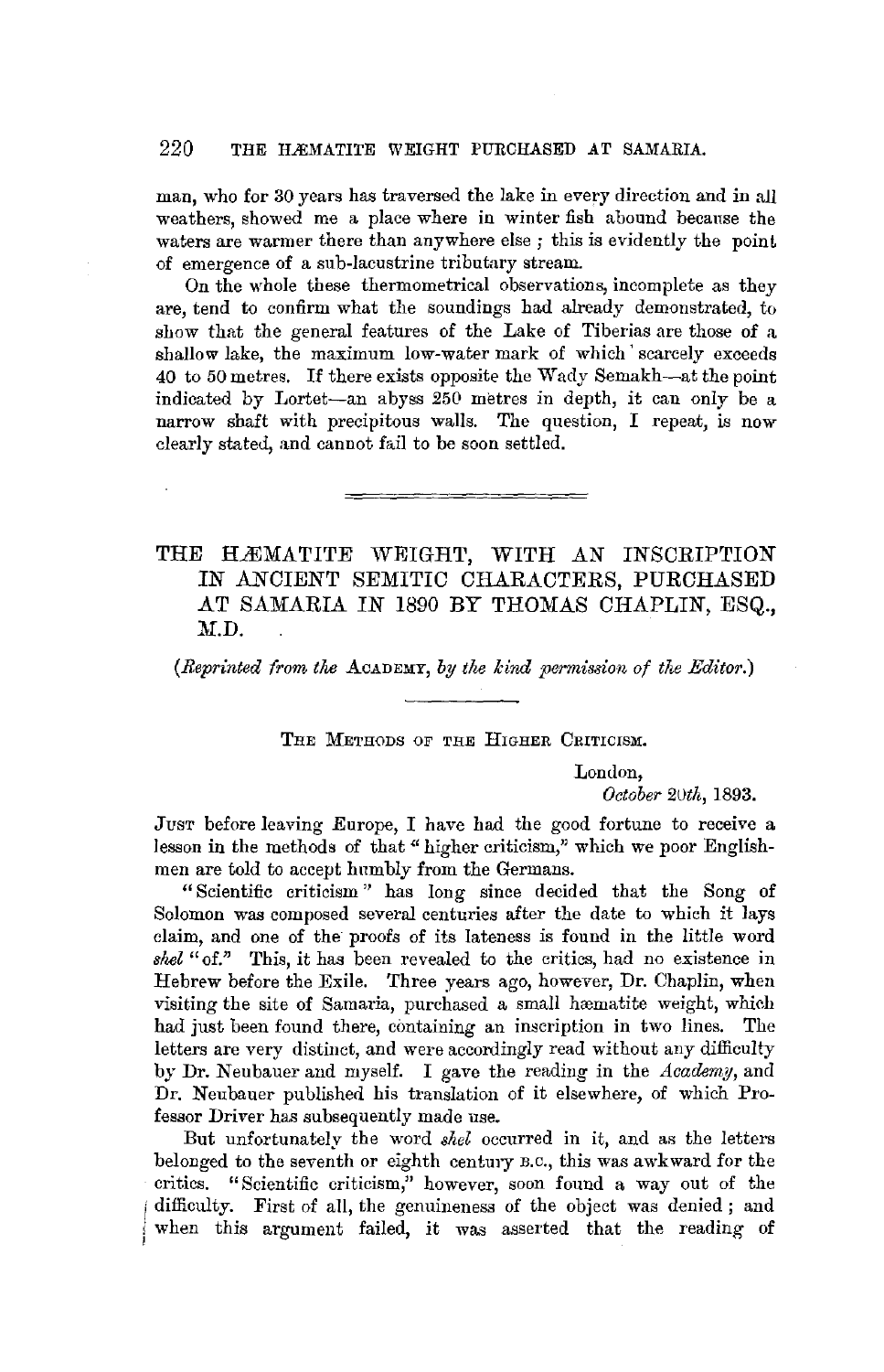Dr. Neubauer and· myself was wrong. Stupid Englishmen, who are not "scientific critics," might suppose that the denial and assertion were made after a careful examination of the original object. But such a proceeding is not at all in accordance with the methods of the "higher criticism," and might have inconvenient results for "scientific" theories. So an imperfectly-executed cast was obtained, and those who had seen the origina! were informed that the cast was much to be preferred to it. As it happens, the part of the weight where the word *shel* is engraved is somewhat worn, and the cast has consequently failed to reproduce all the lines of the letters.

Fortunately, the weight is in the possession of Dr. Chaplin; and as he now resides in England, those who care to do so will have little difficulty. in convincing themselves that the reading of the inscription which I have given is correct.

Of course the "scientific critics" will prefer what Professor Konig in his recently published "Einleitung in das Alte Testament," p. 425, calls the "authentische Nachbildung," and will maintain with him that the same text is repeated in both lines of the inscription. In this way the obnoxious *shel* can be got rid of, and the dogmas of the critics remain intact. Plain people like myself, however, have a foolish preference for facts.

A. H. SAYCE.

Christchurch, Oxford, *October* 23rd, 1893.

I am sorry to trouble you; but I cannot refrain from entering a protest against the injustice of Professor Sayce's letter in the *Academy* of last week, on the inscribed weight obtained by Dr. Chaplin on the site of Samaria.

The facts of the case, omitting what is irrelevant, are simple. The inscription in question was read by Professor Sayce in 1890 *(Academy,*  August 2, p. 94) as containing the Hebrew particle *shel*, and was referred by him, on account of the form of the characters, to the eighth century B.C. As the use of *shel* at this period harmonised with the early date to which (upon other grounds) I assigned the Song of Songs in my "Introduction" (1891), I mentioned the fact, giving a reference to Professor Sayce's letter in the *Academy,* as well as to one by Dr. Neubauer, which appeared simultaneously in the *Athenceum.* Profess0r Konig in his "Einleitung in das Alte Testament" (1893), p. 425, states that he procured an "authentische Nachbildung"-by which, I suppose, he means a cast-of the inscription from the Palestine Exploration Fund in London, which he submitted to the eminent Semitic pakeographer, Professor Euting, of Strassburg, who read the inscription differently, and declared that in his opinion it did not contain the particle shel. Professor König adds that his own judgment of the inscription agrees with that of Professor Euting.

Upon the strength of these facts, Professor Sayce brings a series of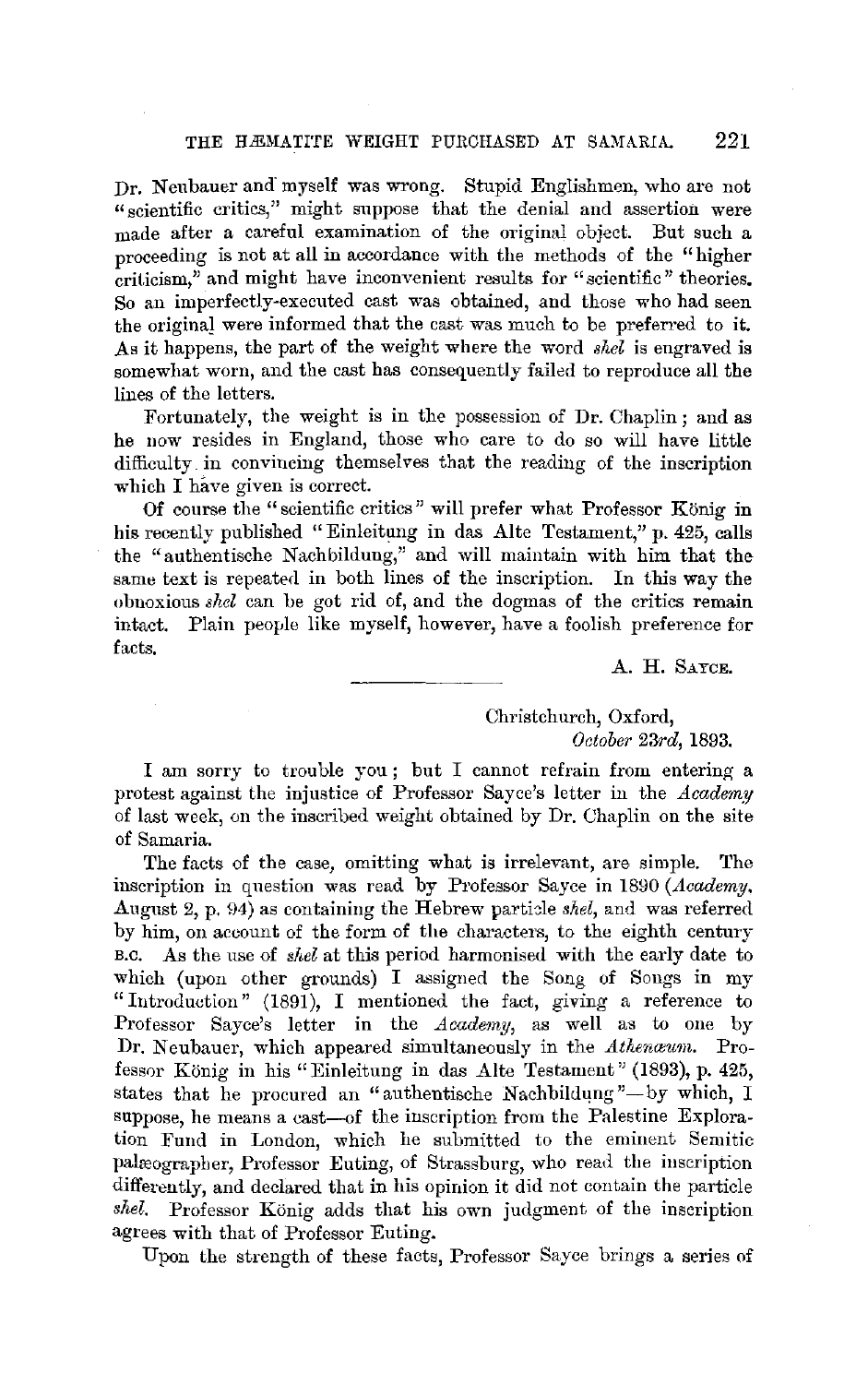# $222$  THE H $\text{EMATITE}$  WEIGHT PURCHASED AT SAMARIA.

charges against the "higher criticism"-of prejudice and an obstinate refusal to listen to facts-which I cannot think that the circumstances at all justify. For Professor Euting, who is the chief authority for questioning the reading *shel*, though distinguished for his palreographical knowledge and acquaintance with Semitic inscriptions, is quite unknown as a critic; and of all the men in Germany (or elsewhere) who are "critics," Professor König, as those who have read any of his writings well know, is one of the most honest, exact, and painstaking that could be named, and the very last man to go with the stream, or to adopt a view, unless he had satisfied himself by independent personal investigation that it was adequately borne out by facts.

According to Professor Sayce, however, Professor König, finding the *shel* inconvenient for his theory of the date of the Song (though why he should have done so, seeing that it occurs in Jonah and is common in post-Biblical Hebrew, it is difficult to see), and being addicted to the slovenly methods of the " higher criticism," which has no regard for facts, and is never at the pains to examine original objects, was determined at all costs to get rid of the "obnoxious" word ; "so an imperfectly executed cast was obtained, and those who had seen the original were informed that it was much to be preferred to it."

All that is here attributed to Professor König is destitute of foundation in fact. As though either Professor Euting (whom Professor Sayce, strangely, does not mention at all), or Professor König, would work wittingly upon an imperfect copy, or adopt such an unworthy procedure as is attributed to them, for the purpose of evading or suppressing the truth! Even if it be the case (as it very probably is) that the cast used by Professors Euting and König was one which imperfectly represented the original, the blame (if their reading of the inscription should on this ground have been incorrect) rests, surely, not on the two German scholars, but on the authorities of the Palestine Exploration Fund, who supplied them (as they afterwards, I presume, supplied me) with the imperfect facsimile.

I cannot imagine why Professor Sayce could not have written to say simply (if the facts so required it) that the two German scholars had misread the inscription in consequence of their having been supplied with an imperfect copy, instead of gratuitously employing the occasion for indulging in acrimonious taunts and baseless insinuations.

s. R. DRIVER.

RosTOCK,

*October 26th,* 1893.

In der Nr. vom 21 Oct. hat Herr Prof. A. H. Sayce eine Stelle meines Bnches "Einleitung in das Alte Testament, mit Einschluss der Apokryphen u. der Pseudepigraphen Alten Testaments" (Bonn, 1893) angegriffen. Die uns gemeinsame Liebe zur geschichtlichen Wahrheit zwingt mich, auch meinerseits zu dieser Sache das Wart zu ergreifen.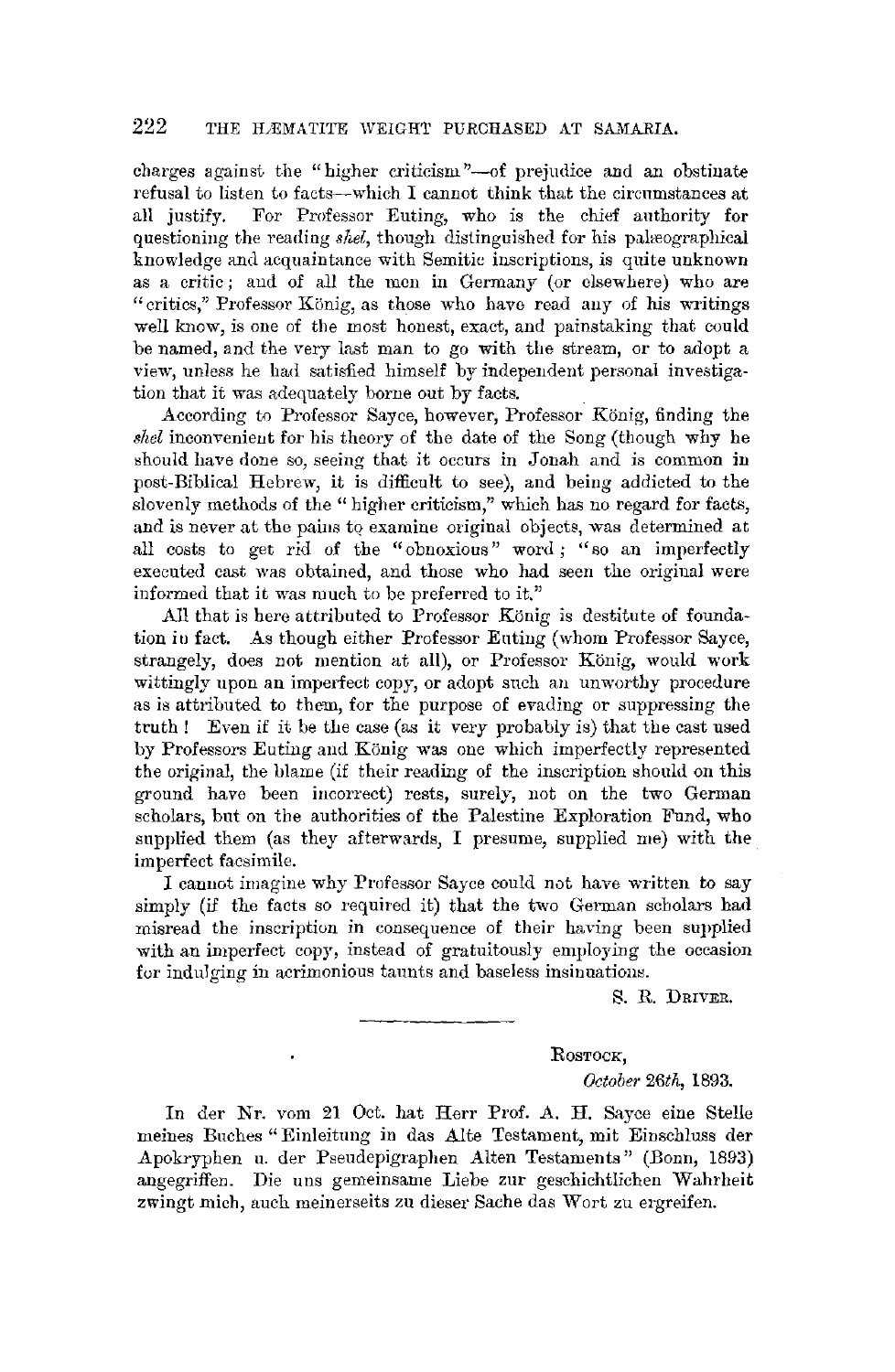Als ich im Sommer 1892 den linguistischen Character des Hohenliedes untersuchte, kam auch ein Gewichtsstück in Betracht, welches Herr<br>De Med. Chaplin in Samaria gekauft hat. Die Aufschrift dieses Dr. Med. Chaplin in Samaria gekauft hat. Gewichtes war in der "Academy" (2 Aug. 1890) veroffentlicht worden. Um ein Urtheil fallen zu konnen, schrieb ich an Dr. Ad. Neubauer in Oxford, ob er mir nicht eine Nachbildung jenes Gewichtes verschaffeu köune. Er rieth mir, dass ich mich an das Committee des deutschen Palastinavereins wenden solle. Prof. Socin in Leipzig aber gab mir den Rath, bei Mr. George Armstrong, dem Secretar des Lond. Palestine Exploration Fund anzufragen. Ich war so gliicklich, die Antwort zu erhalten, dass er mir eine Nachbildung jenes Gewichtes liefern könne. Als ich dieselbe bekommen hatte, habe ich sie erst selbst untersncht. Dann habe ich sie an Hrn. Prof. Jul. Euting in Strassburg, den bekannten Erforscher der semitischen Inschriften gesandt. Sein Urtheil habe ich wörtlich auf S. 425 meiner "Einleitung" abdrucken lassen. Das Wesent liche war, dass wir beide das Wort *shel*, "of" auf der Inschrift nicht finden konnten. Denn sie besteht auf beiden Seiten aus je sechs gleichen Schriftzeichen.

Jst dieses unser Verfahren gerecht beurtheilt durch Herrn Prof. Sayce?

(1) Er würdigt nicht den Umstand, dass eine Nachbildung, die ich aus dem Palestine Exploration Fund bekornmen habe, mir als zuverlässig gelten durfte und musste. Denn wie konnten wir vermuthen, dass die N achbildung wesentlich ungenau sei? Weshalb hatte der Palestine Exploration Fund eine Nachahmung, die nicht ein hinlänglich getreuer Reflex des Originals war, in seine Sammlungen aufnehmen können? Aber wir durften vermuthen, dass die Entzifferung der Aufschrift nicht gleich zuerst völlig gelungen sei. Denn dies ist schon öfter geschehen.

(2) Herr Prof. Sayce scheint noch nicht die wirkliche Beziehung des Origiuals und der Nachbildung fostgestellt zu haben. Denn die Nachbildung zeigt auf jeder Seite des Gewichtes die gleichen Buchstaben, und zwar je sechs. Prof. Sayce schreibt :--

" As it happens, the part of the weight where the word *shel* is engraved is somewhat worn, and the cast has consequently failed to reproduce all the lines of the letters."

Aber daraus, dass etwas abgebrachen ist, scheint sich nicht zu ergeben, dass die Nachbildung mehr Linien, als das Original, zeigt, und dass der Buchstabe š (sh) als zwei Buchstaben sich darstellt. Ausserdem muss auf der einen Seite gerade soviel abgebrochen sein, dass auf dieser Seite *in Folge* des Bruches genau dieselbe Buchstabengruppe entstand, welehe auf der andern Seite *ohne* den Bruch zu sehen ist. Ich darf hoffen, dass ein englischer Gelehrter noch einmal das Original vergleicht und den Grad der Ungenauigkeit der Nachbildung feststellt.

(3) Herr Prof. Sayce setzt voraus, dass ich die Untersuchung jenes Gewichtes unternommen habe ans Liebe zur negativen Kritik. Ich appellire an die Gerechtigkeit der englischen Gelehrten. Meine Veröffent-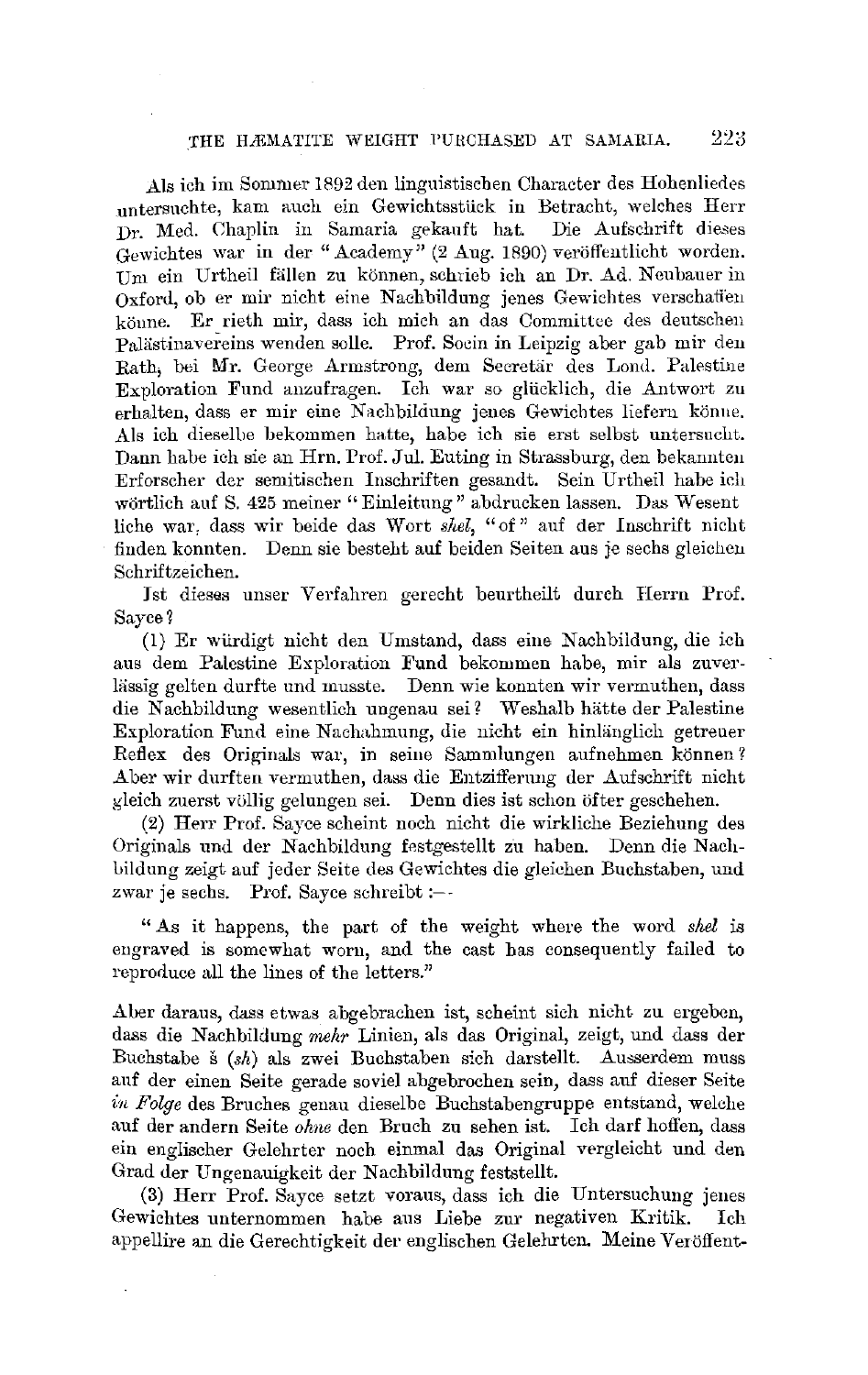lichungen sind in England nicht unbekannt. Ich hege die Zuversicht, dass insbesondere auch meine "Einleitung" die Soliditat meiner Untersuchungen documentiren wird. Ich bin mir bewusst, dass das gleiche feurige Interesse fiir die geschichtliche Wahrheit mich mit Hrn. Prof. Sayce verbindet.

### Prof. Ed. König, D.D.

#### *Translation of the above Letter.*

In your number of October 21st, Professor A. H. Sayce has criticised a passage of my book, "Einleitung in das Alte Testament mit Einschluss der .Apokryphen und der Pseudepigraphen Alten Testaments." The love of historical truth common to both of us compels me on my side also to say a word respecting this matter.

When in the summer of 1892 I examined the linguistic character of the Song of Solomon, there came into consideration a weight which Dr. Chaplin had bought in Samaria. The inscription on this weight was published in the *Academy* of August 2nd, 1890. In order to form a judgment respecting this weight I wrote to Dr. Neubauer, of Oxford, to ask whether he could obtain a copy of it. He advised me to apply to the Committee of the German Palestine Society. But Professor Socin, of Leipzig, recommended me to make enquiries of Mr. George Armstrong, Secretary of the London Palestine Exploration Fund. I was fortunate enough to receive the answer that he could supply me with a copy of the weight. When I received it I first examined it myself, and then sent it to Professor Julius Euting, of Strasburg, the well-known investigator of Semitic inscriptions. His judgment I had printed, word for word, on p. 425 of my "Einleitung." The essential point was that we both failed to find the word *shel* "of" in the inscription. For it consists on both sides of six similar characters.

Has this proceeding of ours been rightly judged of by Professor Sayce 1

(1) He does not sufficiently consider the circumstances that a copy, which I had received from the Palestine Exploration Fund, I had to regard as reliable. For how could we guess that the copy was essentially inaccurate ? Why should the Palestine Exploration Fund receive into its collections a facsimile which was not a sufficiently faithful reflex of the original ? But we might have supposed that the deciphering of the inscription might not be at first entirely successful. For this has often been the case.

(2) Professor Sayce appears to have not yet made up his mind as to the actual relation of the original to the copy. For the copy shows on each side of the weight the same letters, six in number. Professor Sayce writes: "As it happens, the part of the weight where the word *shel* is engraved is somewhat worn, and the cast has consequently failed to reproduce all the lines of the letters."

But it does not appear to follow that because a portion has been broken off, the copy shows more lines than the original, and that the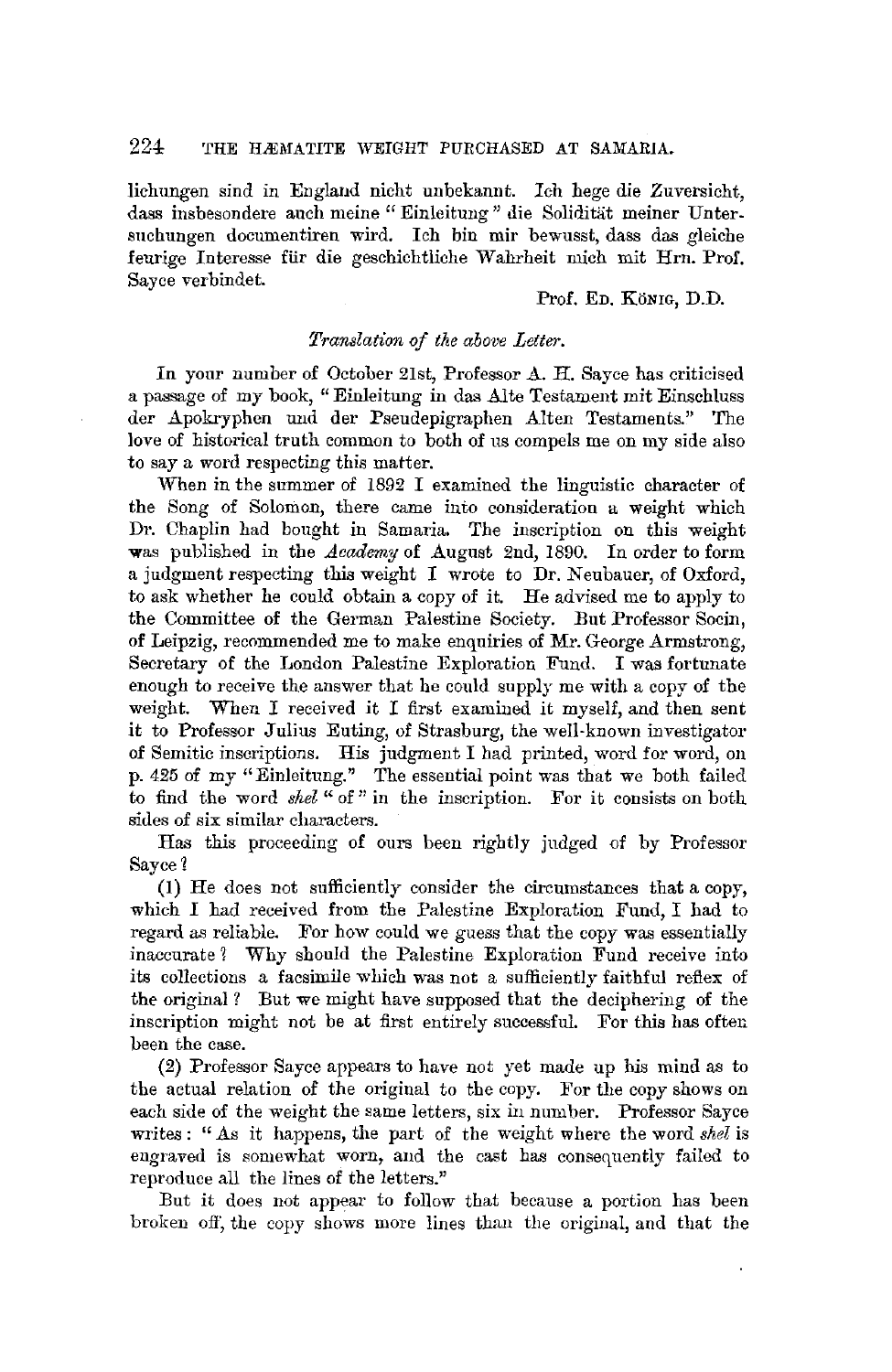Jetter *sh* presents itself as two letters. Besides this, there must be just so much Lroken off on the one side, that on this side, *in consequence* of the fracture, exactly the same group of letters appeared which on the other side may be seen *without* the fracture. I venture to hope that an English scholar may be able to compare the original and to decide the degree of inaccuracy in the copy.

 $(3)$  Professor Sayce presupposes that I undertook the examination of the weight out of love to negative criticism. I appeal to the justice of English scholars.

My publications are not unknown in England. I entertain the assurance that my "Einleitung," especially, will afford documentary proof of the genuineness of my examinations.

I am quite convinced that Professor Sayce and I have the same deep interest in arriving at historical truth.

### 18, Anerley Park, S.E., *October 31st,* 1893.

It was with some surprise that I read in the *Academy* of October 21 the statement of Professor Sayce, that the cast of the ancient Hebrew weight brought by me from Samaria, which has been circulated by the Palestine Exploration Fund, is "imperfectly executed." After very Palestine Exploration Fund, is "imperfectly executed." careful examination of the weight and the cast, both Mr. Armstrong, the assistant secretary of the Fund, and myself are of opinion that the cast accurately represents the inscription on the original. Of course, with such a small object and with some of the letters much worn, it may happen that not every specimen of the cast is equally perfect.

As a member of the Executive Committee of the Fund I am anxious that this question should be set at rest; and in the interests of learning it is most desirable that the true reading of the inscription should be determined. I have sent the weight and cast to Professor W. Robertson Smith, of Cambridge, to be examined and reported on by him. Should Professor Driver, or any recognised authority, desire to see the original and compare it with the cast, I shall have great pleasure in endeavouring to arrange for their doing so.

THOMAS CHAPLIN, M.D.

Christ's College, Cambridge, *November 6th,* 1893.

1. The size and form of this object are accurately represented in the woodcut given by Dr. Chaplin in Palestine Exploration Fund *Quarterly*  Statement, October, 1890, p. 267. Professor König ("Einleitung in das A.T.," p. 425) describes it as something like a date stone *(etwa in Form eines Dattellcerns),* which gives a fair general notion of the size, but misses the characteristic point of the form. The weight is, in fact, a very perfect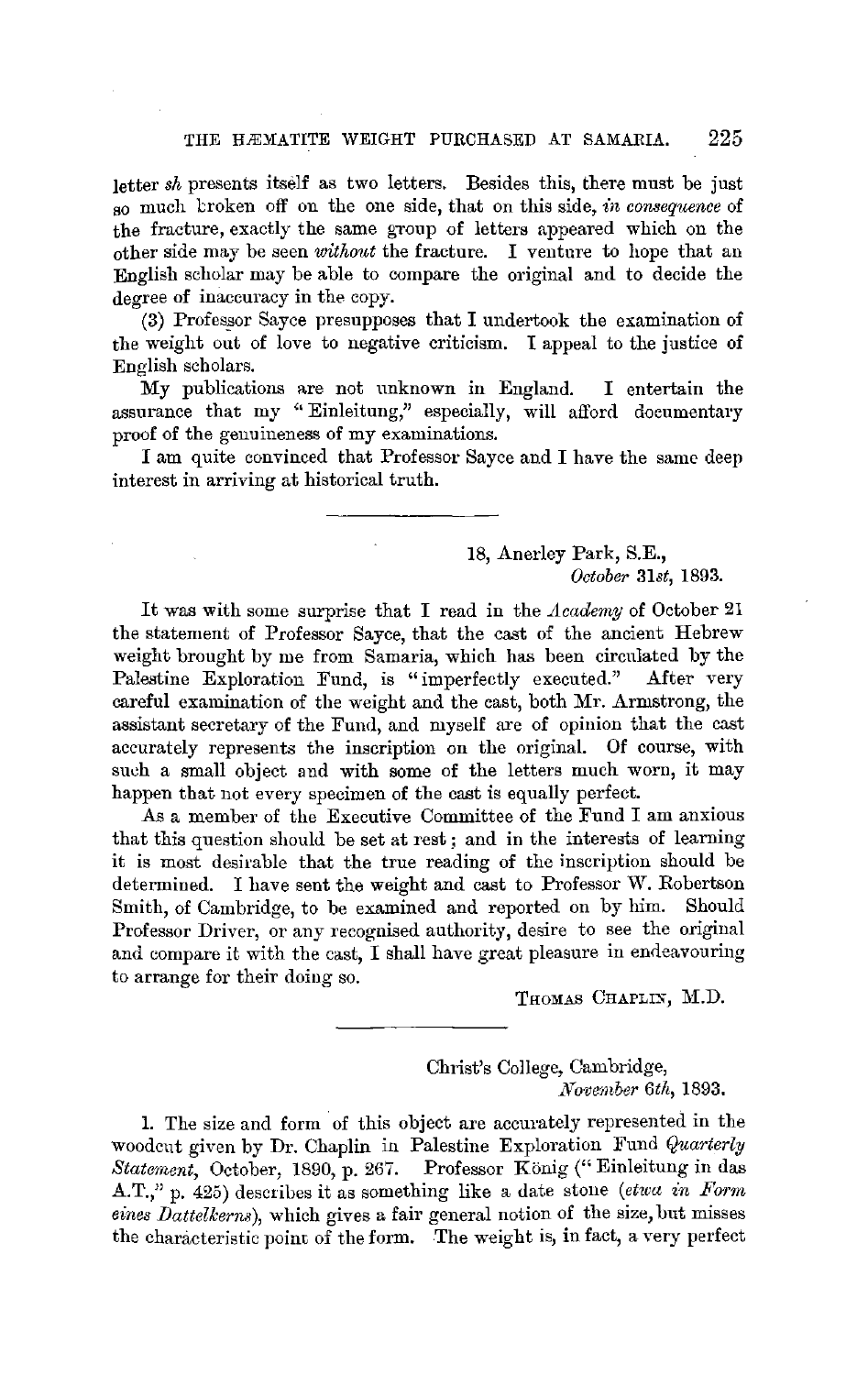and beautifully finished specimen of a genuine ancient type-spindleshaped with a flat oval surface in the middle of one side. I have no special acquaintance with ancient weights, and cannot say anything as to the distribution of this particular type; it is known to me by specimens from Egypt, of much larger size but similar pattern, two of which I myself purchased at Gizeh in 1891. The flattening of the middle of one side is obviously convenient as providing a surface on which the weight rests without rolling; but I imagine also that the final adjustment to the standard was made in the process of rubbing down the flat base. The whole aspect of the weight and the skill with which it is shaped and polished seem to me to be strong presumptive evidence that it is genuine. If it be spurious, it is a forgery of a perfectly novel kind, and the first efforts of forgers in a new direction are not generally happy. Of course this argument in favour of the weight does not necessarily apply to the inscription ; for it is a well-known trick to put a false inscription on a genuine object with a view to enhancing ifa value.

2. The inscription has been studied by Professor Sayce, on the original, and by Professor Euting, the celebrated epigrapher of Strassburg, on the cast published by the Palestine Exploration Fund. The copy of this cast used by Professor Euting was sent to him by Professor König, and the results of his examination are briefly communicated by the latter in his "Einleitung," p. 425 *note.* On one side of the weight Professor Sayce reads **L;,'\V' l)':11** and on the other **:)::tj y:i1.** As regards the first side, Professor Euting accepts **\_lit:,,-,,** but can find no trace of **~'W'** ; as regards the second, he admits that Professor Sayce's reading is possible if only **Ji were a real word and gave sense.** But he urges that <u>יצו</u> gives no sense, and that the last letter may be taken as  $\eta$  instead of ;), in which case the words on the second side are not genuine Hebrew, but the Arabic nis f, "half," in old Hebrew characters, and so necessarily spurious. To all this Professor Sayce replies that the cast is imperfect

and does not represent all the lines of the original, which **in** his opinion

can only be read as he has read it. 3. In this state of the controversy a fresh examination of the original and a thorough comparison between it and the cast were clearly desirable. Through the kindness of Dr. Chaplin, I have had the use of the original for two entire days, during which I have studied it in every way, by natural and artificial light, with the naked eye and under weak and strong lenses. For the purpose of comparison I have been able to use two copies of the cast, one of which was supplied from the office of the Palestine Exploration Fund, while the other was lent me by Professor Driver. Both these copies appear to me to be excellent, and faithfully to represent every line of the inscription. On this point I entirely agree with what has been already stated by Dr. Chaplin in the *Academy* of November 4, from his own observation and that of Mr. Armstrong; and I may add that, at my request, my colleague Professor Bevan and Mr. F. 0. Burkitt, both of whom are very competent judges in such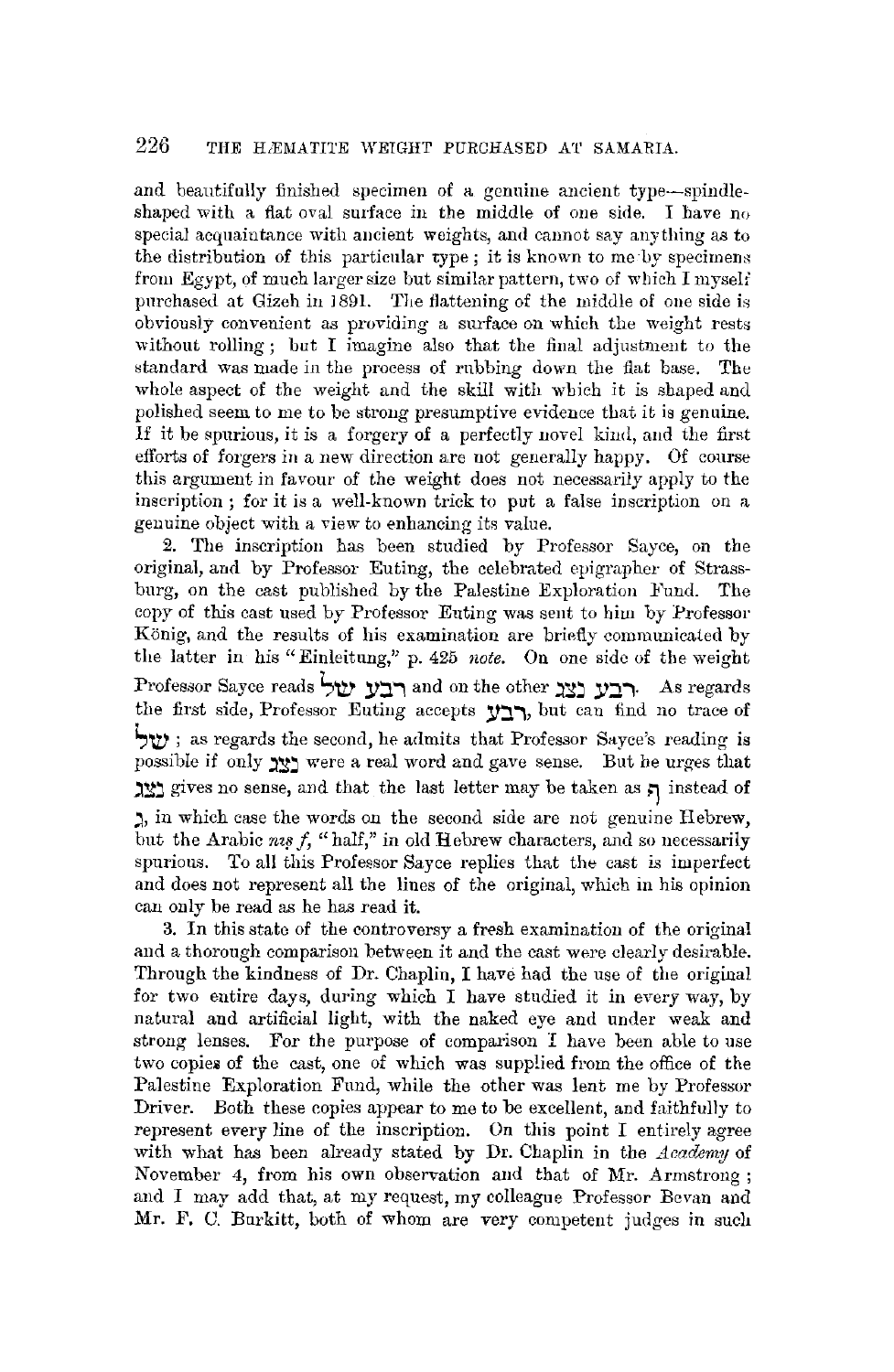matters, were good enough to compare the cast with the original iu the disputed place, and could detect no failure in the reproduction. Of course, the metal cast cannot perfectly represent the texture of the stone surface, and the lines are not always quite so sharp as in the original, but they are all there.

4. It is not asserted that there is any difference between the lines on the cast and those on the original, except in the place where Professor Sayce reads  $\frac{1}{2}$  and Professor Euting cannot read that word; and as five witnesses are agreed against Professor Sayce in saying that they can see on the cast every line that appears on the original, it seems reasonable to conclude that Professor Euting with the cast, and Professor Sayce with the original, really *saw* the same lines, but interpreted them differently. In point of fact, neither the cast nor the original shows a complete Old Hebrew **'tV'** (which would have, approximately, the shape of an English W), but certain detached pieces, which must be prolonged and connected by imaginary lines before we can get out of them the one letter **\'**) which Professor Sayce desires, or the two distinct letters  $\mathbf{y}$ . which Professor Euting suggests as possible. When it comes to filling up the missing parts of letters which either were imperfectly formed from the first, or have been partly defaced by wearing, the question is not one of pme eyesight, but of eyesight and judgment combined. And here the man who has the original before him has undoubtedly a great advantage over him who uses the cast, for he is in a much better position to judge how far defacing by attrition has been carried. Professor Euting's conjecture that the place where Professor Sayce reads **l,w** may originaily have contained three letters, corresponding to the "צֵוֹת or : other side, implies an amount of wearing sufficient to obliterate entirely several of the principal lines. But the sharpness and depth of the lines that remain, and especially the sharp definition of their terminations, together with the absence of any trace, however faint, of lost lines, appear to be fatal to this hypothesis ; and I am confident that Professor Euting would never have advanced it had the original lain before him. Whether Professor Sayce's **1,u,** is more defensible is a question that cannot be answered without going into somewhat complicated details. The  $\frac{1}{2}$  of his  $\frac{1}{2}$  seems to me to be clear enough both in the cast and in the original. Moreover, the cutting is deep and clear, showing that in this place there has been very little wearing (as might indeed be expected, since the point of the spindle would uaturally be less worn than the middle), so that it is out of the question to suppose that any material part of the letter has disappeared. If it is not a  $\frac{1}{2}$  it is not a letter at all. But as regards the *shin* (which I again ask the reader to think of as an English **W),** the facts are not so favourable to Professor Sayce. The two middle lines of the **W** are there, no doubt, and to the right of them there is a detached stroke which would do very well for the right-hand stroke of the W. if ouly it were connected instead of detached. One might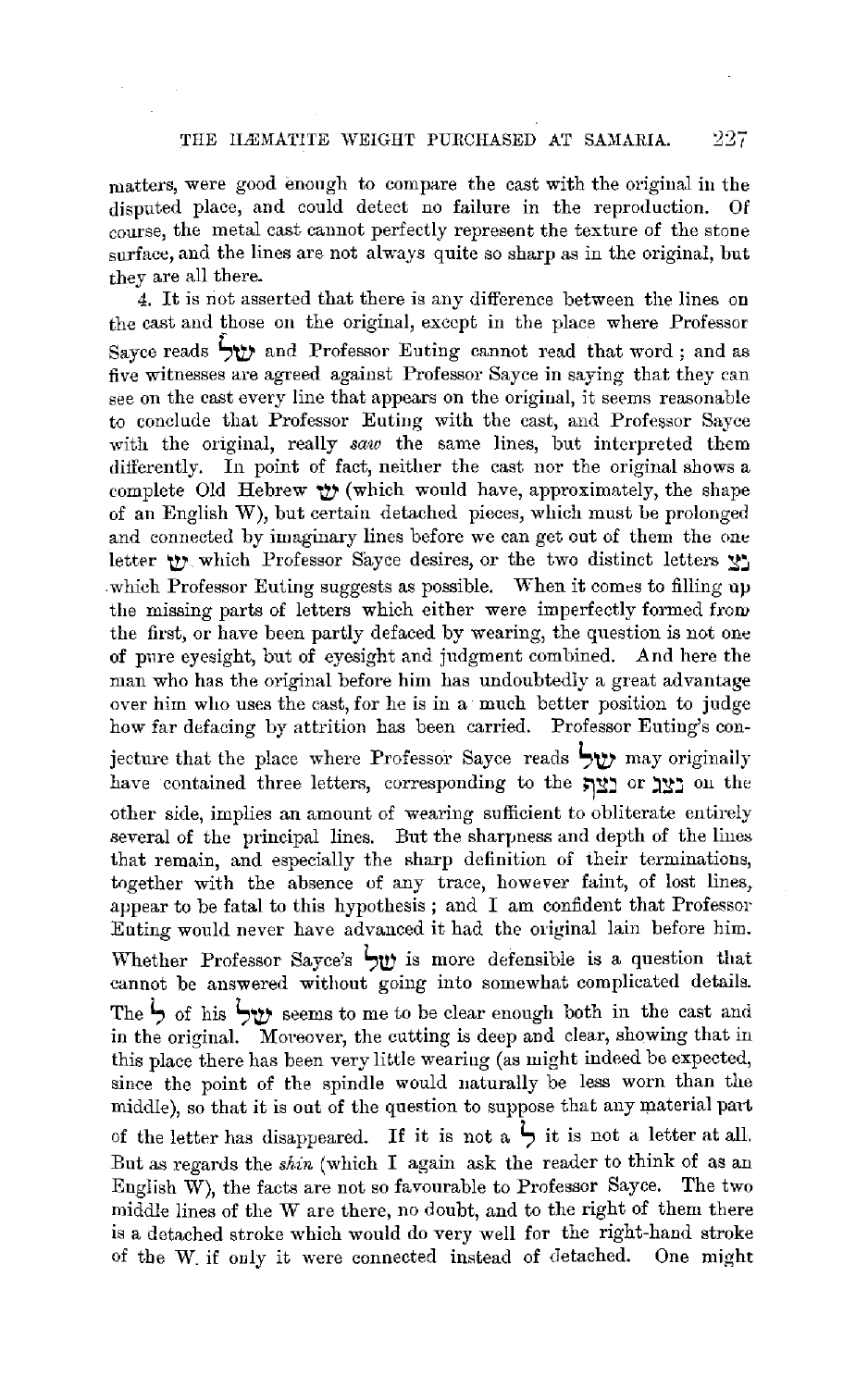suppose that the angle of junction has been worn away, but in that case one would expect the two converging lines to thin off and become gradually weak as they approach, and this is not the case. Or, on the other hand, one might admit that the angle was never closed, bnt argue that this is only a piece of carelessness on the part of the engraver: which is not impossible, though hardly probable. But the engraver; which is not impossible, though hardly probable. real difficulty of Professor Sayce's interpretation lies in tbe left hand line of the supposed W. A first glance at the weight or cast does indeed show something which looks like a fragment of the upper part of the desired line. But on more careful examination under a powerful lens this fragment resolves itself into two elements (1) a clearly defined but very short cut, which has uot the direction required for the left limb of a W, but rather runs parallel to the main or upright line of the  $\frac{1}{2}$ ; (2) a splintered break proceeding from the lower part of the right hand edge of this cut, and trending downwards to the right. The distinction between the true cut and the break is perfectly clear to me in the original, but of course not so clear in the cast, which does not render the toolmarks quite sharply, and does not show at all the difference of surface between a saw cut and a splintered break. After having made out the composite character of this little stroke on the original, I persuade myself that with great care and strong magnifying power I can see even on the cast that the line is partly sawn, and partly due to splintering; but the study of the cast alone would hardly suggest this distinction, and so would leave it a very open question whether the whole stroke is cut (in which case it can hardly be anything else than a fragment of the fourth arm of a W) or the whole due to a superficial fracture (in which case a  $W$  is impossible). My own opinion as to the nature of the stroke is hardly more favourable to the reading W than the view that it is wholly due to a fracture; for it is the break alone which, by trending to the right as it descends, gives the line as a whole the appearance of running in the proper direction for the fourth limb of a *shin.* 

5. I am afraid that these observations on the difficulties attending both the rival interpretations leave the matter more puzzling than ever ; but there is one point not hitherto noticed on which I think that *I* can throw some light. I am convinced that the inscriptions on the two sides of the weight are not of the same date. The whole **'לְגֵי יְעֵיל** inscription (to name it after Professor Sayce's reading) is much more worn than the **;i~~ l,t:ri-** Row can this have happened if the two inscriptions are contemporaneous? Not by weathering, one side being protected and the other not ; for then there would be a difference in the surface texture of the two sides. But that is not the case, as can be seen by taking the points of the weight between the thumb and forefinger and gently rotating it, at the same time observing the reflections of the light that falls on the surface. The whole surface has been worn by similar agencies, producing a uniform texture and polish. At the same time, the weight has no tendency to roll over upon the more worn side; so that there is no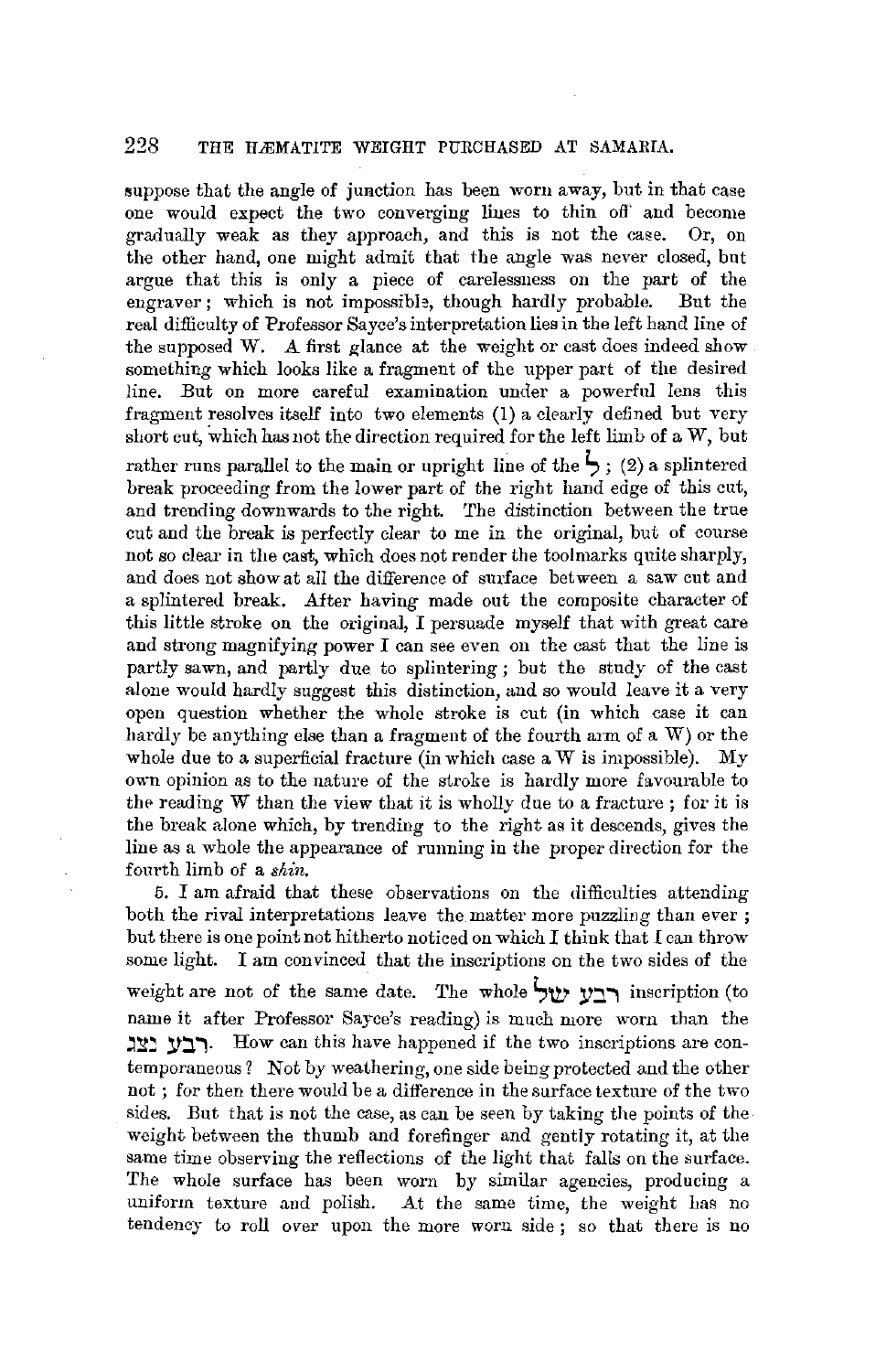physical reason why' one side should be more worn than the other unless the stone is greatly softer on one side, which in so small a piece of an evenly grained hæmatite may be regarded as impossible. I conclude that the second inscription was engraved after the weight was worn by use. To verify this conclusion I requested a practicnl physicai observer to look at the stone, and after careful examination he declared that he could not understand how anyone believed the two inscriptions to be of the same age. For further verification I took a strong lens and examined the toolmarks on each side, with the result that I found the second inscription to exhibit a different and inferior technique. To a certain extent the technical inferiority of the רבע נצג **ואון side is manifest even on** the cast; notably in the letters  $\Box$ . But on the original the same thing appears in other letters—*e.g.*, in the  $\Diamond$ . Straight strokes, which the appears in other letters-e.g., in the  $\ddot{x}$ . first artist effected by a clean and uniform sawcut, are produced on the second side by two or three cuts, made by an uncertain hand, which could not keep a single direction truly.

6. Of course, if this be so-and the matter is one on which I appeal with confidence to all who will take the trouble to examine the original with minute precision—the idea that the two inscriptions are continuous and mean "quarter of a quarter of a "לצב" (whatever the last word may mean) falls to the ground. Aud here I may notice another little point which possibly leads in the same direction. If the weight is set on its plane base, the second inscription is right side up, and the first is upside down, which hardly looks as if they were meant to be read continuously. At all events, it is now plain that the older inscription is complete in itself, and if it really reads **רבע** עול, it may best be interpreted as standing for **t:)1,\V' ,l,i:J."1,** " a quarter of full weight." This use of **o½\V'**  is Biblical, the contraction is strictly in accordance with analogy, and the phrase as a whole finds its exact parallel in the adjective *wafin* "of full weight" on the glass coin weights of the Arabs.

According to old Hebrew idiom, "a quarter," without specification of the unit, can only mean a quarter shekel. Now Mr. Petrie, in Palestine Exploration Fund *Quarterly Statement*, 1890, p. 267, makes our weight 39·2 grains, which would give a shekel of 156·8 (or something more if we allow for wearing). The weight of the old Hebrew shekel is still disputed, but the balance of evidence seems to me to favour the conclusions of Professor Ridgeway, who puts it at 130 to 135 grains. In that case, our quarter is too heavy ; but it came from Samaria, and we know from Amos viii, 5, that the merchants of Samaria made the ephah small and the shekel great in order to cheat their customers.

In truth Professor Sayce's reading of this side gives an interpretation so easy and good, that one is reluctant to abandon it, and wonders why he himself did not hit on it. But, as we have seen, the possibility of reading is doubtful or more than doubtful. And, if this reading is given up, it does not seem possible to make any other letters out of the group of signs without inventing imaginary supplementary lines on a scale for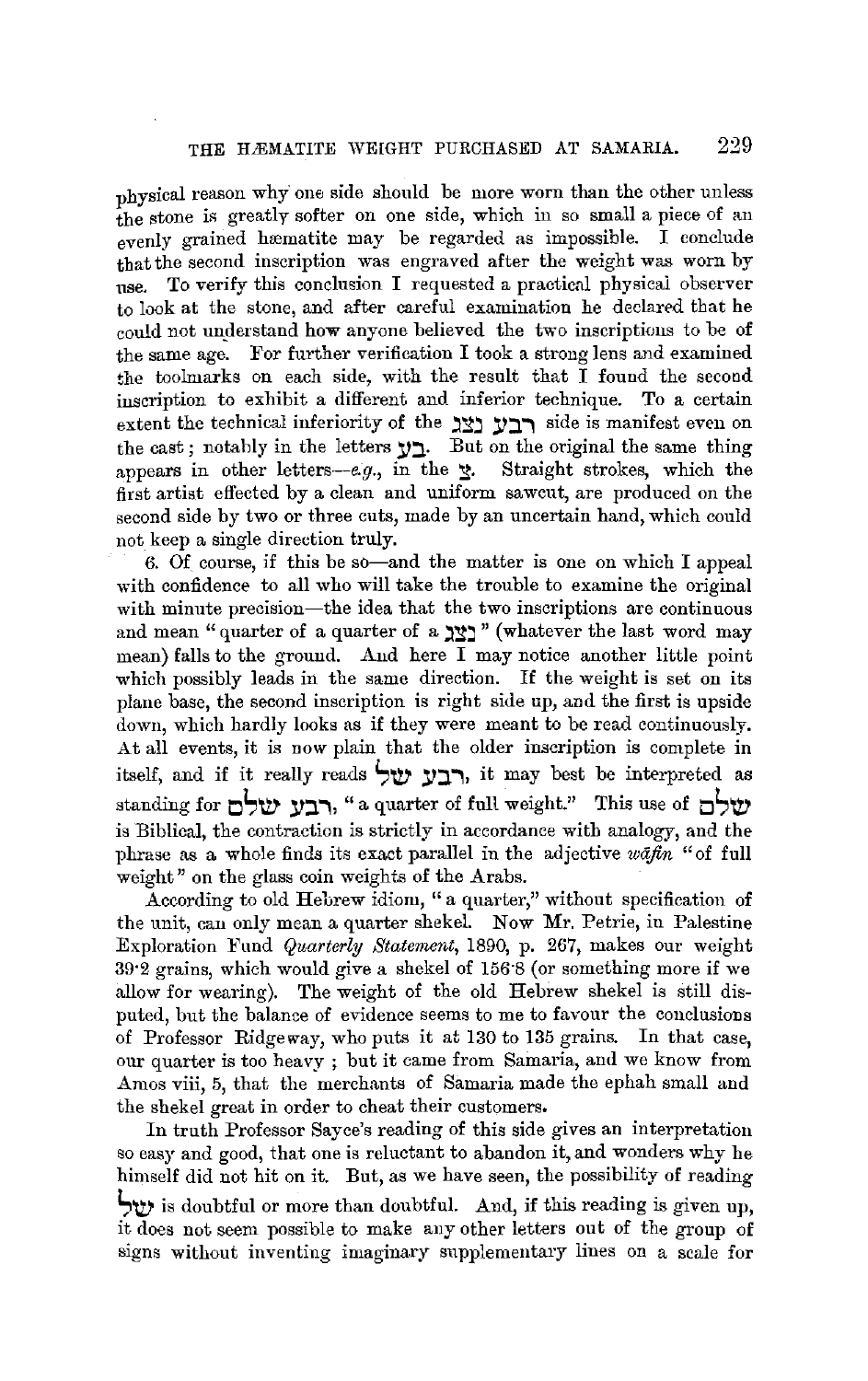which the general appearance of the surface affords no justification. But is it not possible that the disputed signs are not letters but numerical symbols ? On Phoenician inscriptions numbers are frequently expressed by symbols in lieu of words, but even when the words are written in full the equivalent symbols often follow. Similarly, on the Assyro-Aramaic lion-weights, the denominations are expressed first in words and then in symbols, some of them denoting fractions, which were doubtless intelligible to many persons who could not read. Of symbols for fractions among the Phoenicians and Hebrews we have hitherto known nothing; but tliat they existed is probable, since both the Egyptians on the one side and the Assyrians on the other had a fractional notation. If, then, we find the word **yri "quarter"** followed by a group of signs that cannot be read as letters without adding supplementary lines of a very hypothetical kind, it seems reasonable to suspend our judgment for the present and keep our eyes open for fresh evidence as to Hebrew and Phœnician arithmetical signs.

7. As regards the later inscription, it is difficult to believe that it can be anything but a modern forgery. It is not, of course, inconceivable that a new inscription was cut in ancient times after the old one was partly worn down ; but the probabilities are all the other way. For my own part, I have little doubt that Professor Euting is right in reading the second word as  $\frac{1}{2}$ ; and explaining it to be the Arabic word for "half." But how did the forger, after copying the **y:i,-,** of the other side, which means "quarter" both in Arabic and in Hebrew, come to follow it up with the word "half"? On this point I can, at least, make a. suggestion, which I give for what it is worth. The lines immediately following **yn** on the old side are (1) the detached oblique stroke which serves as the right limb of Professor Sayce's  $W$ ; (2) the chevron-shaped stroke which he takes for the two middle lines of the W. Now the first of these is the usual symbol for  $\frac{1}{4}$  in modern Syria, and the second is the modern symbol for  $\frac{1}{2}$ , turned through a right angle, so as to point upwards instead of to the left *(see* Caussin de Perceval, "Gram. Ar.-Vulg.," Paris, 1824, p. 73).

8. It is not denied that it is graphically possible to read the second inscription "quarter of a  $'Y$ "; and if it could be shown that  $'Y$  is a genuine Hebrew word giving a suitable sense, or even that a suitable new word of this form could be derived from a known root on ordinary etymological principles, this reading would deserve consideration, and we might after all be justified in concluding that the second inscription is ancient, though not so old as the first.

Professor Sayce, in Palestine Exploration Fuud *Quarterly Statement,*  1893, p. 32, reads the word *netseg-i.e.*,  $\sum_{i=1}^{N}$  or  $\sum_{i=1}^{N}$  (ts being his transcription of the peculiar Semitic *s* which modern scholars commonly represent by  $s$ ), and he thinks it possible that the word means "a standard weight," and is derived from the root  $\mathbf{y}$ . But every Hebraist knows that, if the word is *netseg*, it cannot possibly come from **you** or